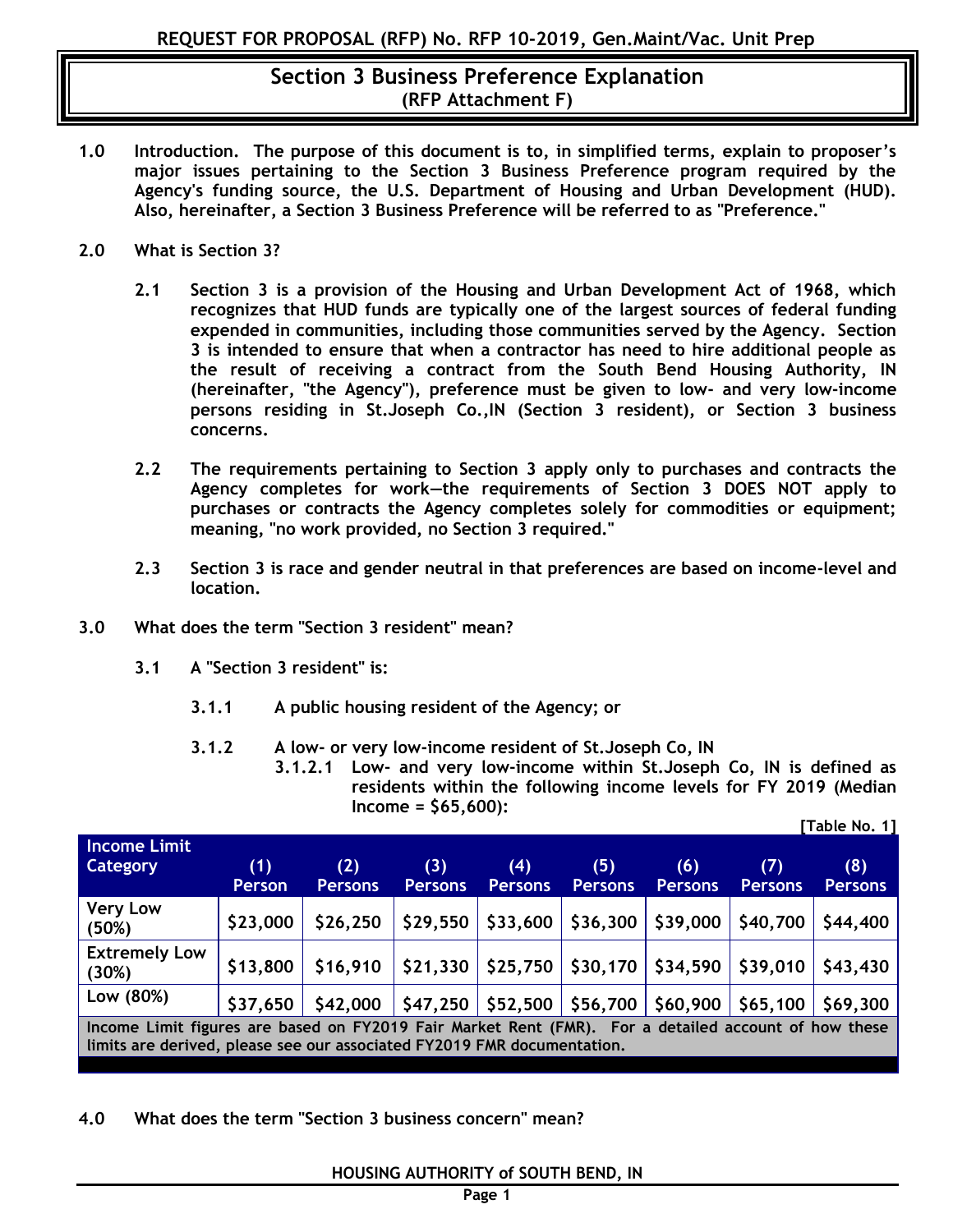- **4.1 A "Section 3 business concern" is a business that can provide evidence that it meets one of the following:**
	- **4.1.1 It is 51% or more owned by a Section 3 resident; or**
	- **4.1.2 At least 30% of its full-time employees include person that are currently Section 3 residents, or within 3 years of the date of first employment with the business concern were Section 3 residents; or**
	- **4.1.3 Provides evidence of a commitment to subcontract in excess of 25% of the dollar award of all subcontracts to be awarded to business concerns that meet the qualifications within the preceding 3.1.1 or 3.1.2.**
- **5.0 Is participation in Section 3 optional?** 
	- **5.1 Except for purchases or contracts solely for commodities and equipment, as a part of the solicitation the Agency will offer all proposers and proposers the option of a Preference.**
	- **5.2 In response to a competitive solicitation (this Request for Proposals or RFP), proposers are not required to respond to the Agency with a claim of a Preference (meaning, such claim is optional and failure to respond with a claim of a Preference will not cause the proposer to be deemed non-responsive); however, if a proposer does claim a Preference, then the Agency will consider, investigate, and determine the validity of each such claim for a Preference.**
	- **5.3 Regardless of whether a proposer claims a Preference in response to a solicitation, the recipient of the award will be required to, "to the greatest extent feasible," implement the requirements of Section 3 during the ensuing awarded contract term.**
- **6.0 Must a contractor receiving an award from the Agency take part in the Section 3 program?**
	- **6.1 The short answer is "Yes," as detailed following, each contractor must, "to the greatest extend feasible," take part in the program.**

**6.1.1 If the Contractor wishes, he/she may claim a Preference during the competitive solicitation process (please see Attachment ), most specifically**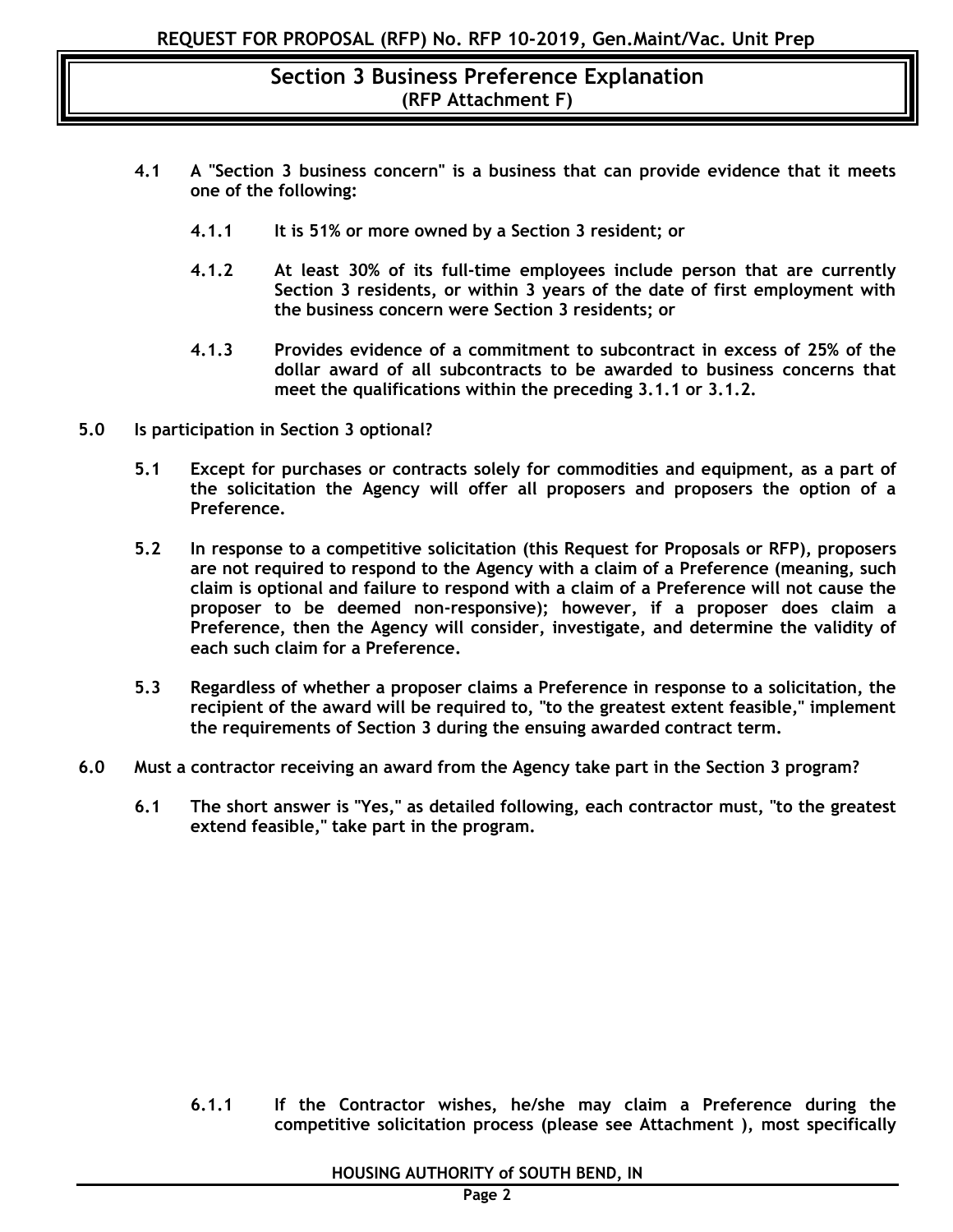**Section 2.0 thereon). Pertaining to this Request for Proposals competitive solicitation process, the Agency will give a Preference based upon the following:** 

| <b>Max Point</b> | <b>Factor</b> |                                                                                                                       |
|------------------|---------------|-----------------------------------------------------------------------------------------------------------------------|
| <b>Value</b>     | <b>Type</b>   | <b>Factor Description</b>                                                                                             |
|                  | Objective     | SECTION 3 BUSINESS PREFERENCE PARTICIPATION. (NOTE:<br>A maximum of 15 points awarded).                               |
|                  |               |                                                                                                                       |
| 15 points        |               | Priority I, Category 1a. Business concerns that are 51<br>percent or more owned by residents of the housing           |
|                  |               | development or developments for which the Section 3-                                                                  |
|                  |               | covered assistance is expended.                                                                                       |
| 13 points        |               | Priority II, Category 1b. Business concerns whose                                                                     |
|                  |               | workforce includes 30 percent of residents of the housing                                                             |
|                  |               | development for which the Section 3-covered assistance is<br>expended, or within three (3) years of the date of first |
|                  |               | employment with the business concern, were residents of                                                               |
|                  |               | the Section 3-covered housing development.                                                                            |
| 11 points        |               | Priority III, Category 2a. Business concerns that are 51                                                              |
|                  |               | percent or more owned by residents of any other housing                                                               |
|                  |               | development or developments.                                                                                          |
| 9 points         |               | Priority IV, Category 2b. Business concerns whose<br>workforce includes 30 percent of residents of any other          |
|                  |               | public housing development or developments, or within                                                                 |
|                  |               | three (3) years of the date of first employment with the                                                              |
|                  |               | business concern, were "Section 3" residents of any other                                                             |
|                  |               | public housing development.                                                                                           |
| 7 points         |               | Priority V, Category 3. Business concerns participating in<br>HUD Youth-build programs being carried out in the       |
|                  |               | metropolitan area in which the Section 3-covered                                                                      |
|                  |               | assistance is expended.                                                                                               |
| 5 points         |               | Priority VI, Category 4a. Business concerns that are 51                                                               |
|                  |               | percent or more owned by Section 3 residents in the<br>metropolitan area, or whose permanent, full-time               |
|                  |               | workforce includes no less than 30 percent of Section 3                                                               |
|                  |               | residents in the metropolitan area, or within three (3)                                                               |
|                  |               | years of the date of employment with the business                                                                     |
|                  |               | concern, were Section 3 residents in the metropolitan                                                                 |
| 3 points         |               | area.<br>Business concerns that                                                                                       |
|                  |               | Priority VII, Category 4b.<br>subcontract in excess of 25 percent of the total amount of                              |
|                  |               | subcontracts to Section 3 business concerns.                                                                          |
|                  |               |                                                                                                                       |
| 15 points        |               | Maximum Available Preference Points (Additional)                                                                      |

**6.1.2 It is possible that a contractor may demonstrate, to the Agency's satisfaction that he/she has made a good faith and reasonable effort to comply with the**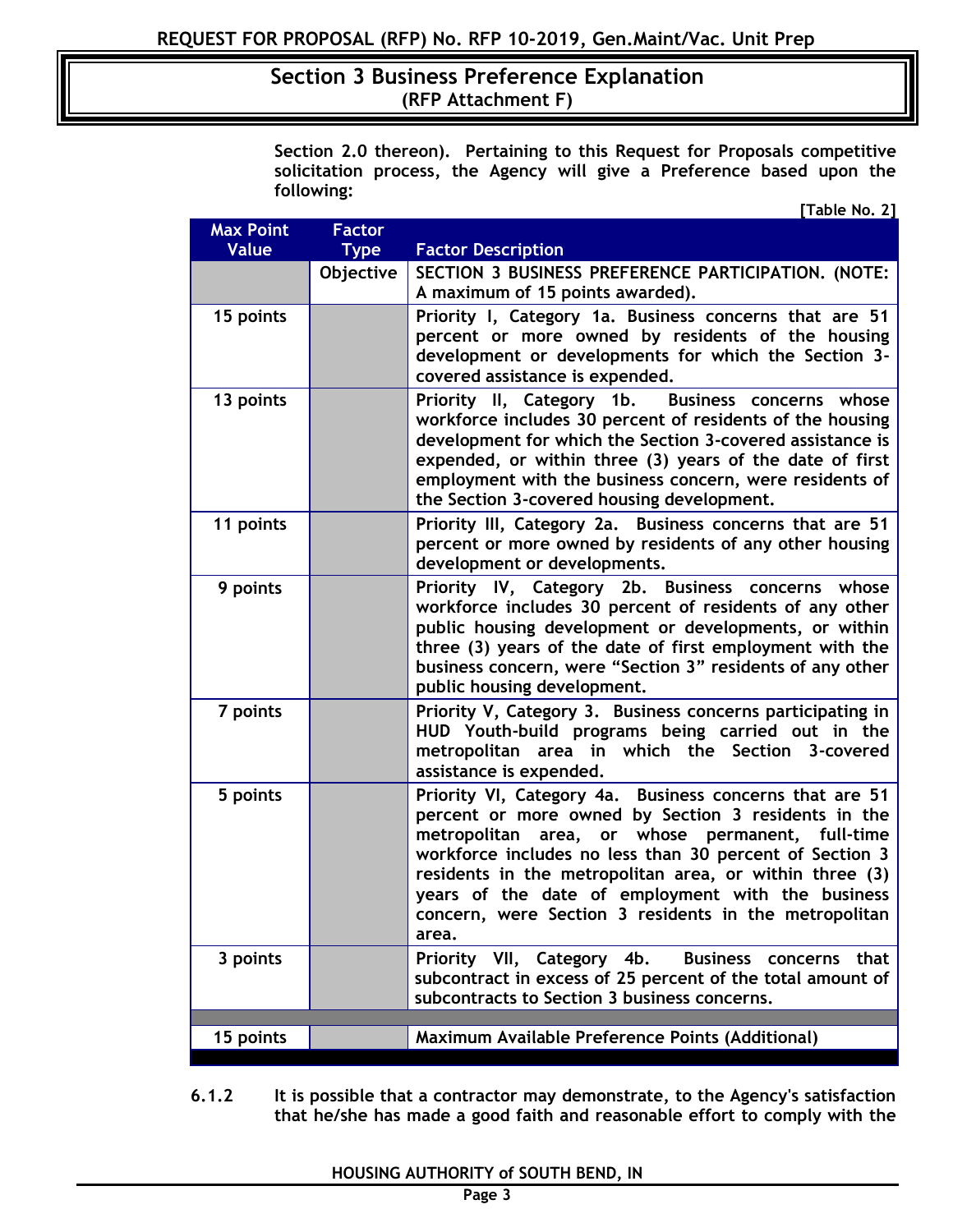**requirements of Section 3, but it is not feasible to implement any portion of the Section 3 program. Such failure must be fully documented by the contractor and approved by the Agency or that contractor may be deemed not responsible by the Agency and the contract may be, at the Agency's discretion, not awarded or terminated.**

**7.0 Be aware that, as detailed within** §**135.38, the following Section 3 Clause will be a part of every applicable contract the Agency executes, and when a contractor executes the contract, he/she is thereby agreeing to comply with the following:**

#### *SECTION 3 CLAUSE*

- **7.1 The work to be performed under this contract is project assisted under a program providing direct Federal financial assistance from the Department of Housing and Urban Development and is subject to the requirements of Section 3 of the Housing and Urban Development Act of 1968, as amended, 12 U. S. C. 170lu. Section 3 requires that to the greatest extent feasible, opportunities for training and employment be given to lower income residents of the area of the Section 3 covered project and contracts for work in connection with the project be awarded to business concerns which are located in, or owned in substantial part by, persons residing in the area of the Section 3 covered project.**
- **7.2 The parties to this contract will comply with the provisions of said Section 3 and the regulations issued pursuant thereto by the Secretary of Housing and Urban Development set forth in 24 CFR, Part 135, and all applicable rules and orders of the Department issued thereunder prior to the execution of this contract. The parties to this contract certify and agree that they are under no contractual or other disability, which would prevent them from complying with these requirements.**
- **7.3 The contractor will send to each labor organization or representative of workers with which s/he has a collective bargaining agreement or other contract or understanding, if any, a notice advising the said labor organization or workers' representative of its commitments under this Section 3 clause and shall post copies of the notice in conspicuous places available to employees and applicants for employment or training.**
- **7.4 The contractor will include this Section 3 clause in every subcontract for work in connection with the project and will, at the direction of the applicant for or recipient of Federal financial assistance, take appropriate action pursuant to the subcontract upon a finding that the subcontractor is in violation of regulations issued by the Secretary of Housing and Urban Development, 24 CFR, Part 135, the contractor will not subcontract with any subcontractor where it has notice or knowledge that the latter has been found in violation of regulations under 24 CFR, Part 135 and will not let any subcontract unless the subcontractor has first provided it with a preliminary statement of ability to comply with the requirements of this regulation.**
- **7.5 Compliance with the provisions of Section 3, the regulations set forth in 24 CFR, Part 135, and all applicable rules and orders of the Department issued thereunder prior to the execution of the contract, shall be a condition of the Federal financial assistance**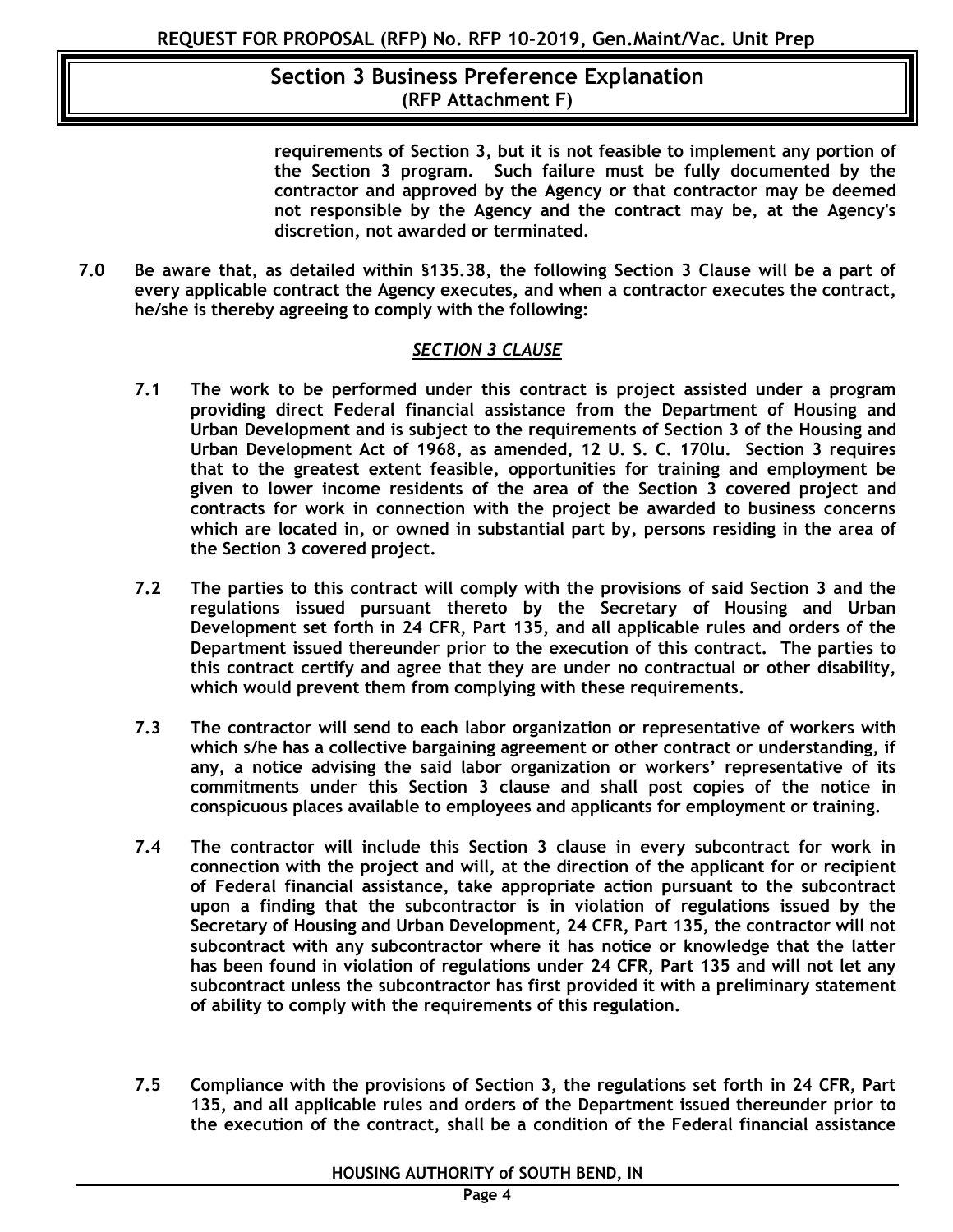**provided to the project, binding upon the applicant or recipient, its contractors and subcontractors, its successors and assigns to those sanctions specified by the grant or loan agreement or contract through which Federal assistance is provided and to such sanctions as are specified by 24 CFR, Part 135.**

- **7.6 Noncompliance with HUD's regulations in 24 CFR part 135 may result in sanctions, termination of this contract for default, and debarment or suspension from future HUD assisted contracts.**
- **7.7 With respect to work performed in connection with Section 3 covered Indian housing assistance, Section 7(b) of the Indian Self-Determination and Education Assistance Action (25 U.S.C. 450e) also applies to the work to be performed under this contract. Section 7(b) requires that to the greatest extent feasible (I) preference and opportunities for training and employment shall be given to Indians, and (ii) preference in the award of contracts and subcontracts shall be given to Indian organizations and Indian-owned Economic Enterprises. Parties to this contract that are subject to the provisions of Section 3 and Section 7(b) agree to comply with section 3 to the maximum extent feasible, but not in derogation of compliance with section 7(b).**
- **8.0 As detailed within 24 CFR §135, Appendix I,** *Examples of Efforts To Offer Training and Employment Opportunities to Section 3 Residents***, as a part of the contract award process, to satisfy the requirements of Section 3 the successful proposer or Contractor will be able to denote the "efforts" his/her firm will formally commit to implement if he/she is awarded a contract:**
	- **8.1 Entering into "first source" hiring agreements with organizations representing Section 3 residents.**
	- **8.2 Sponsoring a HUD-certified "Step-Up" employment and training program for section 3 residents.**
	- **8.3 Establishing training programs, which are consistent with the requirements of the Department of Labor, for public and Indian housing residents and other section 3 residents in the building trades.**
	- **8.4 Advertising the training and employment positions by distributing flyers (which identify the positions to be filled, the qualifications required, and where to obtain additional information about the application process) to every occupied dwelling unit in the housing development or developments where category 1 or category 2 persons (as these terms are defined in §135.34) reside.**
	- **8.5 Advertising the training and employment positions by posting flyers (which identify the positions to be filled, the qualifications required, and where to obtain additional information about the application process) in the common areas or other prominent areas of the housing development or developments. For the Agency, post such advertising in the housing development or developments where category 1 or category 2 persons reside; for all other recipients, post such advertising in the housing development or developments and transitional housing in the neighborhood or service area of the section 3 covered project.**
	- **8.6 Contacting resident councils, resident management corporations, or other resident organizations, where they exist, in the housing development or developments where category 1 or category 2 persons reside, and community organizations in HUD-assisted**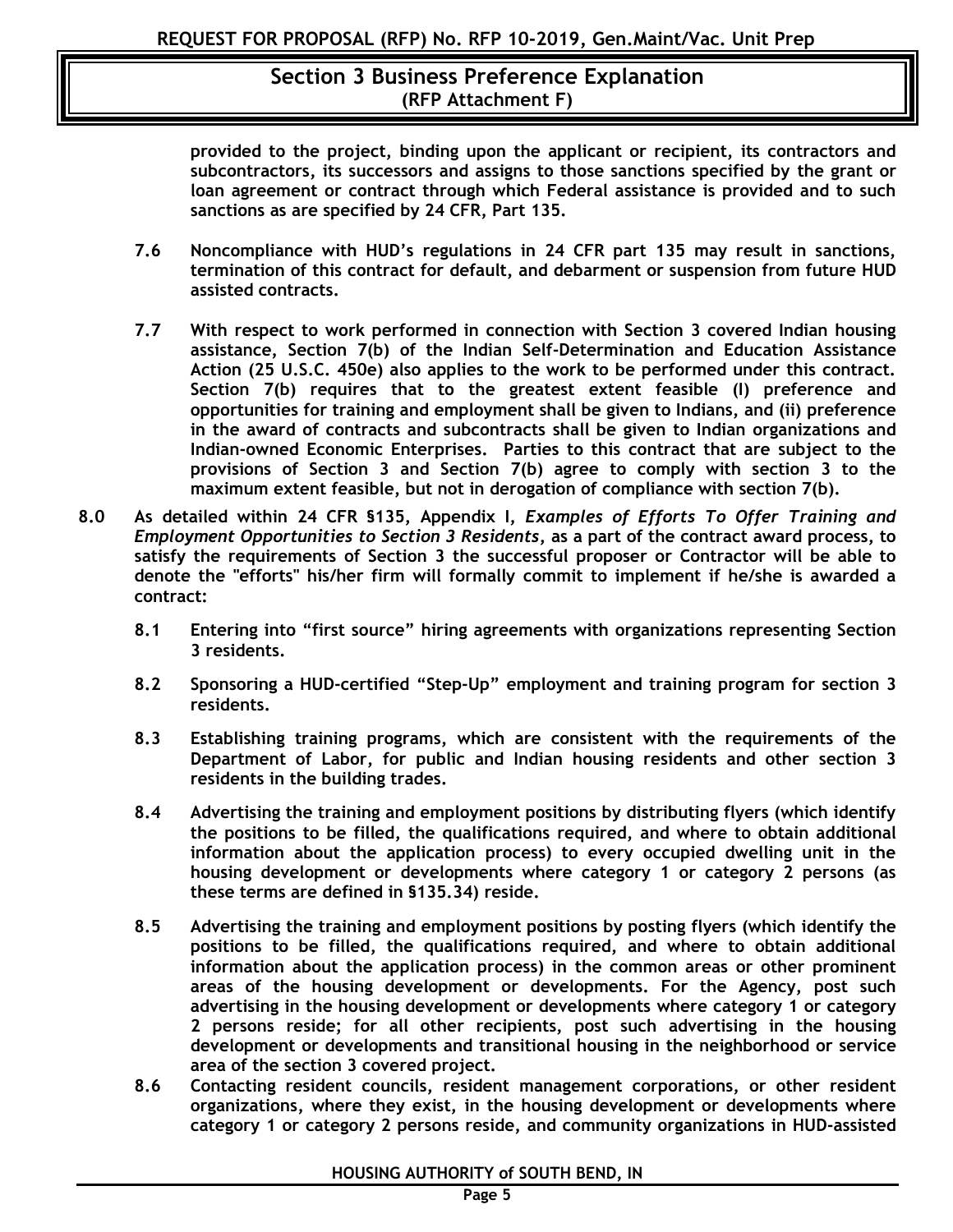**neighborhoods, to request the assistance of these organizations in notifying residents of the training and employment positions to be filled.**

- **8.7 Sponsoring (scheduling, advertising, financing or providing in-kind services) a job informational meeting to be conducted by an Agency or contractor representative or representatives at a location in the housing development or developments where category 1 or category 2 persons reside or in the neighborhood or service area of the section 3 covered project.**
- **8.8 Arranging assistance in conducting job interviews and completing job applications for residents of the housing development or developments where category 1 or category 2 persons reside in the neighborhood or service area in which a section 3 project is located.**
- **8.9 Arranging for a location in the housing development or developments where category 1 persons reside, or the neighborhood or service area of the project, where job applications may be delivered to and collected by a recipient or contractor representative or representatives.**
- **8.10 Conducting job interviews at the housing development or developments where category 1 or category 2 persons reside, or at a location within the neighborhood or service area of the section 3 covered project.**
- **8.11 Contacting agencies administering HUD Youthbuild programs, and requesting their assistance in recruiting HUD Youthbuild program participants for the Agency's or contractor's training and employment positions.**
- **8.12 Consulting with State and local agencies administering training programs funded through JTPA or JOBS, probation and parole agencies, unemployment compensation programs, community organizations and other officials or organizations to assist with recruiting Section 3 residents for the Agency's or contractor's training and employment positions.**
- **8.13 Advertising the jobs to be filled through the local media, such as community television networks, newspapers of general circulation, and radio advertising.**
- **8.14 Employing a job coordinator or contracting with a business concern that is licensed in the field of job placement (preferably one of the section 3 business concerns identified in part 135), that will undertake, on behalf of the Agency, other recipient or contractor, the efforts to match eligible and qualified section 3 residents with the training and employment positions that the Agency or contractor intends to fill.**
- **8.15 For the Agency, employing section 3 residents directly on either a permanent or a temporary basis to perform work generated by section 3 assistance. (This type of employment is referred to as "force account labor" in HUD's Indian housing regulations. See 24 CFR §905.102, and §905.201(a)(6).)**
- **8.16 Where there are more qualified section 3 residents than there are positions to be filled, maintaining a file of eligible qualified section 3 residents for future employment positions.**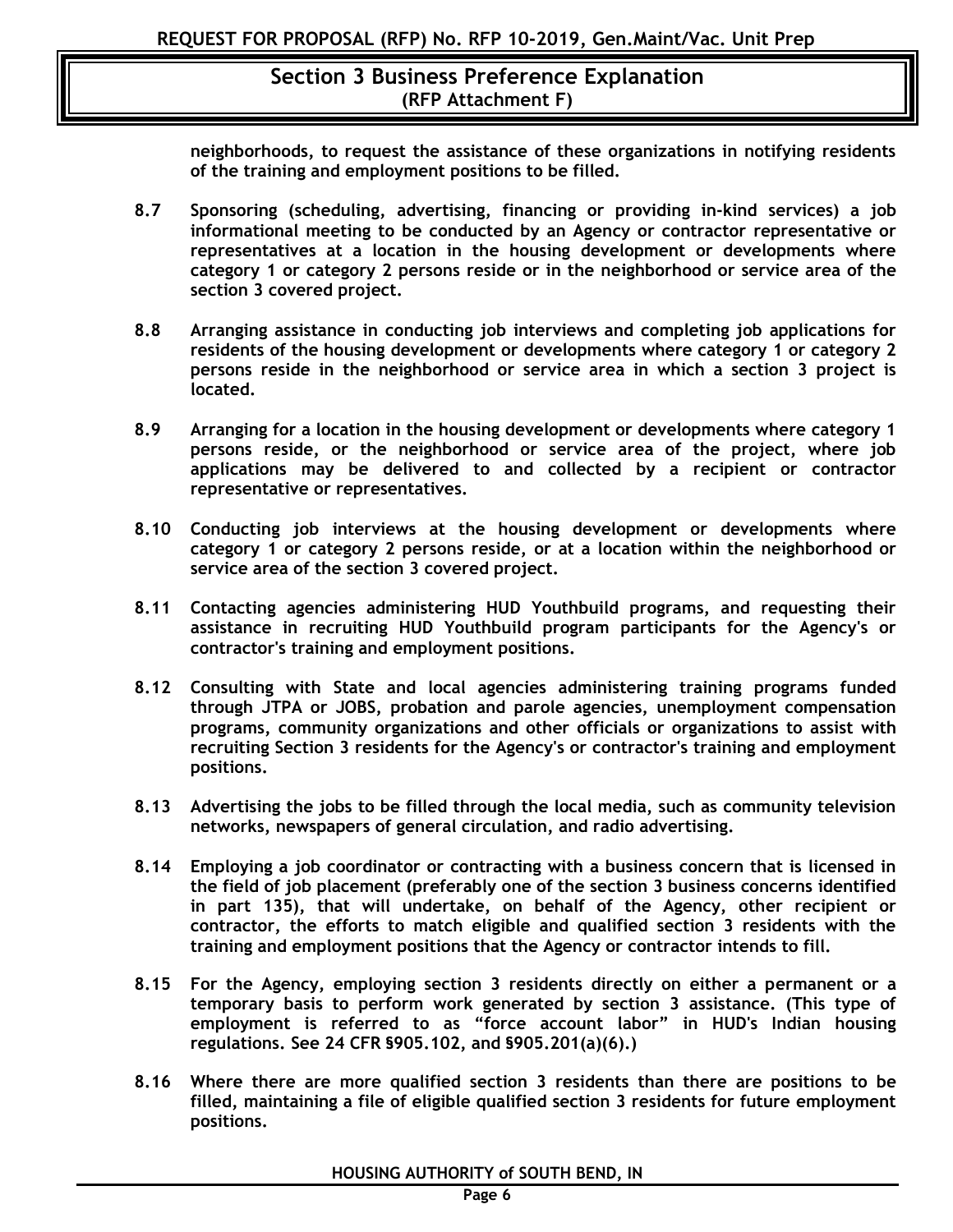- **8.17 Undertaking job counseling, education, and related programs in association with local educational institutions.**
- **8.18 Undertaking such continued job training efforts as may be necessary to ensure the continued employment of section 3 residents previously hired for employment opportunities.**
- **8.19 After selection of proposers but prior to execution of contracts, incorporating into the contract a negotiated provision for a specific number of public housing or other section 3 residents to be trained or employed on the section 3 covered assistance.**
- **8.20 Coordinating plans and implementation of economic development (e.g., job training and preparation, business development assistance for residents) with the planning for housing and community development.**
- **9.0 As detailed within 24 CFR §135, Appendix II,** *Examples of Efforts To Award Contracts to Section 3 Business Concerns,* **as a part of the contract award process, to satisfy the requirements of Section 3 the successful proposer or Contractor will be able to denote the "efforts" his/her firm will formally commit to implement if he/she is awarded a contract:**
	- **9.1 Utilizing procurement procedures for section 3 business concerns similar to those provided in 24 CFR part 905 for business concerns owned by Native Americans (see section III of this Appendix).**
	- **9.2 In determining the responsibility of potential contractors, consider their record of section 3 compliance as evidenced by past actions and their current plans for the pending contract.**
	- **9.3 Contacting business assistance agencies, minority contractor's associations, and community organizations to inform them of contracting opportunities and requesting their assistance in identifying section 3 businesses which may solicit bids or proposals for contracts for work in connection with section 3 covered assistance.**
	- **9.4 Advertising contracting opportunities by posting notices, which provide general information about the work to be contracted and where to obtain additional information, in the common areas or other prominent areas of the housing development or developments owned and managed by the Agency.**
	- **9.5 For the Agency, contacting resident councils, resident management corporations, or other resident organizations, where they exist, and requesting their assistance in identifying category 1 and category 2 business concerns.**
	- **9.6 Providing written notice to all known section 3 business concerns of the contracting opportunities. This notice should be in sufficient time to allow the section 3 business concerns to respond to the proposal invitations or request for proposals.**
	- **9.7 Following up with section 3 business concerns that have expressed interest in the contracting opportunities by contacting them to provide additional information on the contracting opportunities.**